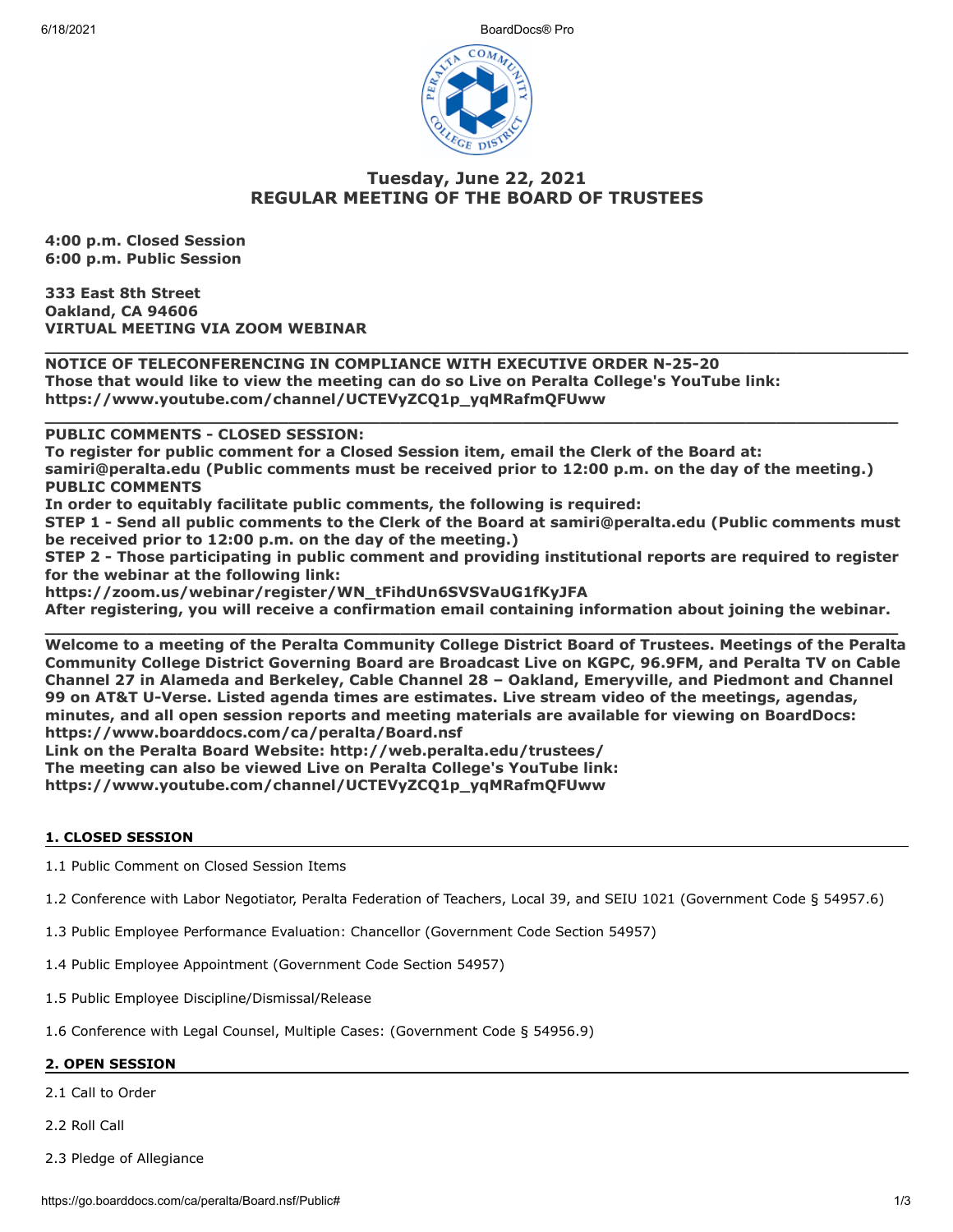6/18/2021 BoardDocs® Pro

- 2.4 Affirmation of the Statement of Cooperation
- 2.5 Report of Action Taken in Closed Session
- 2.6 Swearing-In Ceremony for Incoming Student Trustees
- 2.7 Approval of the Agenda
- 2.8 Approval of the Minutes for the June 3, 2021 Special Meeting of the Board of Trustees
- 2.9 Approval of the Minutes for the June 8, 2021 Regular Meeting of the Board of Trustees
- 2.10 Associated Student Government Reports
- 2.11 Peralta Classified Senate Report
- 2.12 District Academic Senate Report
- 2.13 Public Communication
- 2.14 Chancellor's Reports

## **3. PUBLIC HEARING**

3.1 PUBLIC HEARING on Peralta Community College District's Initial Proposal to the PFT, SEIU Local 1021 & Local 39 and SEIU's Local 1021 Initial Proposals to the District. Presenter: Acting Vice Chancellor Dr. McKinley (15 minutes)

## **4. CONSENT CALENDAR - HUMAN RESOURCES**

4.1 Consider Approval of an Academic (Faculty) Personnel Item. Presenter: Acting Vice Chancellor Ronald McKinley

4.2 Consider Approval of Classified Personnel Items. Presenter: Acting Vice Chancellor Ronald McKinley

## **5. CONSENT CALENDAR - PUBLIC INFORMATION OFFICE**

5.1 Consider Approval of new two year terms for two members of the Bond Measures Oversight Committee. Presenter: Executive Director Mark Johnson

#### **6. CONSENT CALENDAR - ACADEMIC AFFAIRS**

6.1 Consider Approval of an Amendment #2 to the Oakland Unified School District for the College and Career Access Pathways ("CCAP") Partnership Agreement. Presenter: Vice Chancellor of Academic Affairs Siri Brown

6.2 Consider Approval for Laney College to accept an Advanced Manufacturing Regional Director Grant extension from Rancho Santiago Community College District on Behalf of the State Chancellor's office in the amount of \$50,000. Presenter: President Besikoff

## **7. CONSENT CALENDAR - FACILITIES**

7.1 Consider Approval of the Agreement for Architectural Services with Noll & Tam Architects in the Amount of \$108,785.00 for Interim Housing Design Services for the New Landscape Horticulture Complex at Merritt College. Presenter: Interim Vice Chancellor Atheria Smith

7.2 Consider Approval of Independent Contractor Agreement with Netxperts in the Amount of \$12,244.95. Presenter: David M. Johnson

7.3 Consider Ratification of an Amendment to an Agreement for Special Services with Knowledge Saves Lives (KSL) in the Amount of \$85,000 to support the District's Community Based Safety Program. Presenter: Interim Vice Chancellor Atheria Smith

## **8. ACTION ITEMS**

8.1 Consider Approval of Resolution No. 20/21-33 Renewing Support for the Holistic Safety and Wellness of District Students. Presenter: Interim Chancellor Jannett Jackson

8.2 Consider Adoption of the Peralta Community College District's Initial Proposal(s) to PFT, SEIU Local 1021 & Local 39 Presenter: Acting Vice Chancellor Dr. McKinley (5 minutes)

8.3 Consider Approval of the Amendment & Restated Employment Agreement with the Interim Chancellor. Presenter: President Reiss (5 minutes)